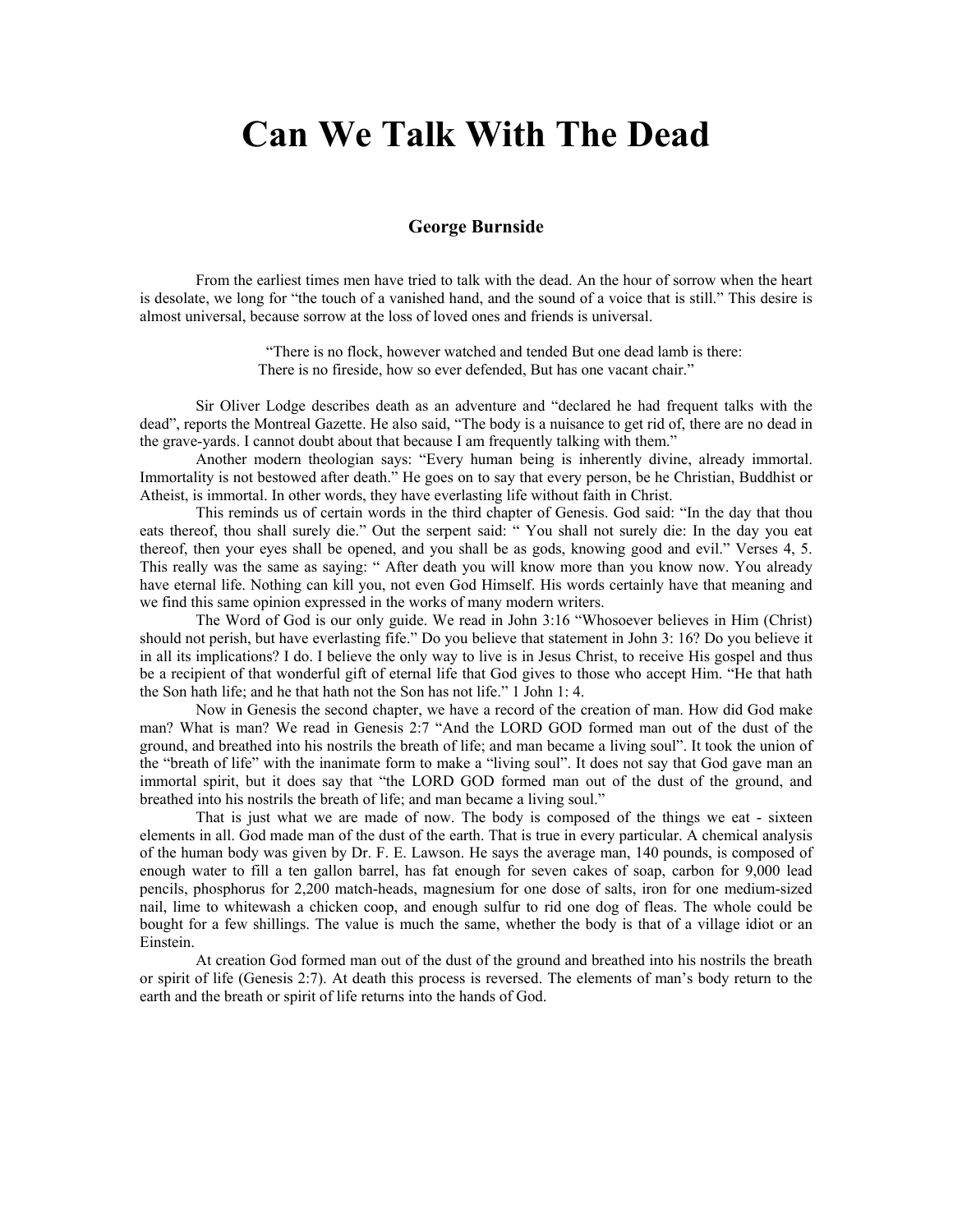## **Can We Talk With The Dead**

It is clear from all this that before the living could talk with those who have passed away, God must needs restore to them the breath or spirit of life, and raise them from the dead. But the scriptures teach that this will not take place until the Second Coming of Christ (1 Thessalonians 4: 13-18; 1 Corinthians 15:51-54). Therefore it is not now possible to talk with the dead. And, there are also strong Bible statements to this effect. Notice Ecclesiastes 9:6 "Neither have they any more a portion for ever in any thing that is done under the sun." Job 7: 10 "He shall return no more to his house, neither shall his place know him any more. Whoever the "spirits" may be who attempt to communicate with man, they are not the spirits of our dead friends. We will meet our loved ones again, not in some darkened seance room, but in the glorious presence of Christ when He returns to gather His people. "And He shall send His angels with a great sound of a trumpet, and they shall gather together His elect from the four winds, from one end of heaven to the other." Matthew 24:31. We cannot talk with the dead, because the dead are asleep.

When Jesus came to the house of Lazarus, He said: "Lazarus is not dead but sleeps: but I go, that I may awake him out of sleep." When questioned more closely, He said plainly: " Lazarus is dead. John 11:11-14. When Jesus came to the tomb of Lazarus He wept, not only because Lazarus was dead, but because of the unbelief of those present, and a realization of the hardness of the hearts of those people who later would not only put Him to death, but would also try to put Lazarus to death. John 12:10. "Lazarus, come forth," He cried. He did not call him from the pit of perdition, or from purgatory, or from heaven, but simply called, "Come forth." The man that had been dead was now alive. At the command of Jesus, "Come forth", he arose from the dead.

The condition of repose in sleep is the condition of death according to the scriptures. Death is simply an unconscious state. That is what the Bible tells us in Ecclesiastes 9:5, 6 "For the living know that they shall die; but the dead know not anything, neither have they any more a reward, for the memory of them is forgotten. Also their love, and their hatred, and their envy, is now perished, neither have they any more a portion forever in any thing that is done under the sun." My dear friends, never make the mistake that some people make in trying to evade the force of this scripture and say it applies to the body alone. The statement of the scripture is clear "The living know that they shall die; but the dead know not anything." The part of man that knows now, will not know then. Call death what you want to call it, but the part that knows now will not know then. "The living know that they shall die, but the dead know not anything. Neither have they any more a reward (in this life, of course) for the memory of them is forgotten. Also their love, and their hatred, and their envy is now perished." Ecclesiastes 9:5.

Do not be afraid of some ghost or some hobgoblin or some "haunt" coming around because of something you might have done to someone in the past. Do not be afraid of them, my dear friends, because "Their love, and their hatred and their envy is now perished." So, these "spirits" that return are not the spirits of the dead.

Now, do not misunderstand me. We do not claim there are no communicating spirits. But we do deny, on the authority of God's Word, that such spirits are connected with the dead. They may claim to be the dead, and they may talk with a voice similar to the voice of your dead loved one, and they may say things that you believe are only known to you and your loved one, but that does not prove that spirit is that of your friend who is gone.

That masquerading spirit which claims to be the spirit of your loved one may write the same handwriting as did your departed one, but that proves simply nothing. You remember many prisons are full of men and women who have been too handy with their pens. If a man in the flesh can imitate your cheque writing habits, and is still walking around, is alive and well, in broad daylight, what about some unseen power that knows all about you? Can you trust it?

Do not trust these unseen spirits. God says, "they (the dead) have no more a portion forever in any thing that is done under the sun." The dead cannot come back. It is impossible. The dead are asleep in repose, and the spirits that claim to be the dead are not the dead. Ecclesiastes 9:10 "Whatsoever thy hand finds to do, do it with all thy might; for there is no work, nor device, nor knowledge, nor wisdom, in the grave, whither thou goes." In Psalm 115:17 we read: "The dead praise not the Lord, neither any that go down in silence." So the dead do not praise the Lord, according to the Word of God.

Not long ago I read an epitaph from a tombstone in a certain cemetery. It read something like this:

"Here lies the body of Solomon Peaze, It is not himself, but just his pod, He's shelled out his soul and gone up to God."